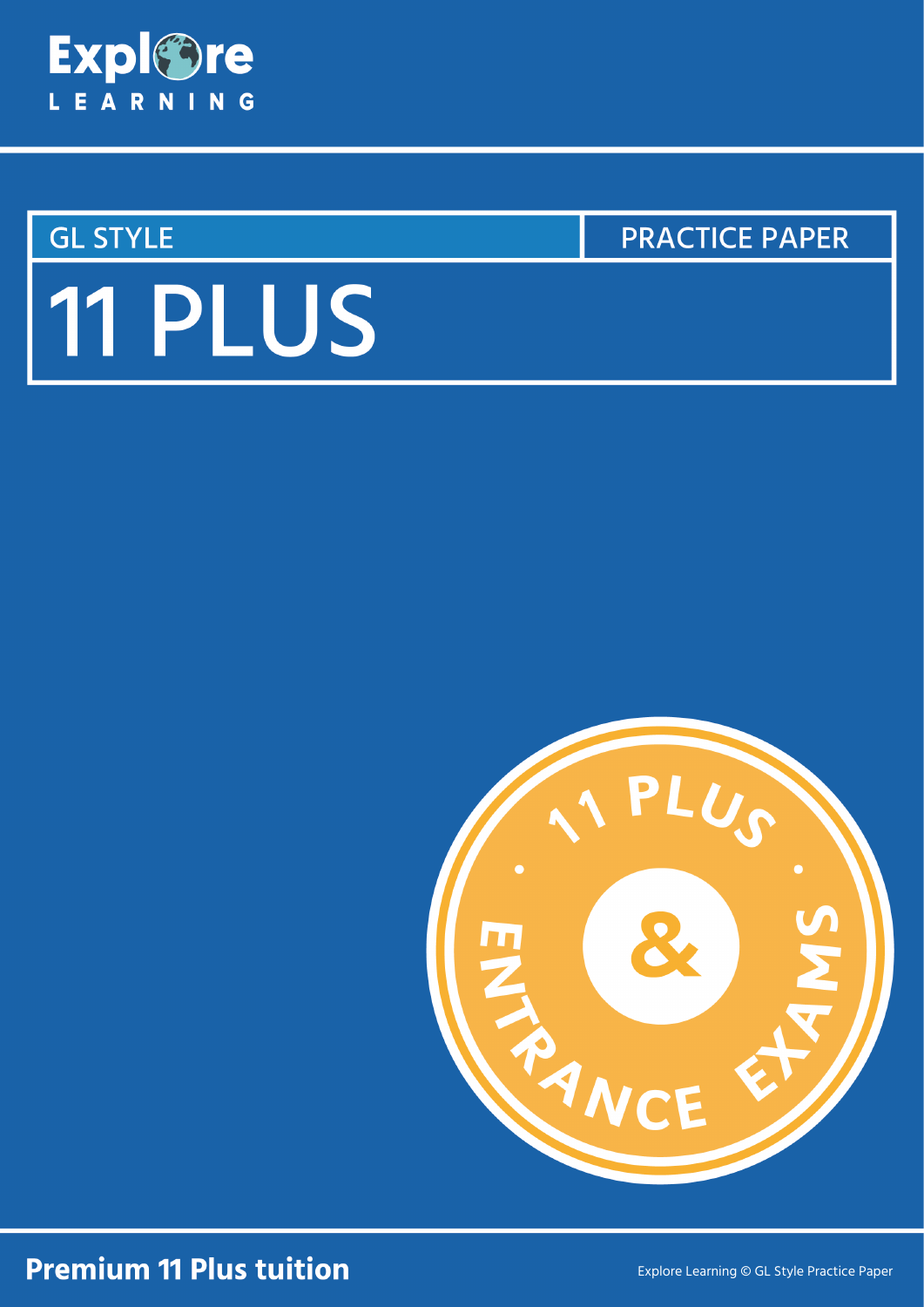

# **GL Style 11+ Practice Paper Instructions**

This practice paper contains 4 sections, each with 10 questions to answer.

You will complete questions in:

#### **Maths English Verbal Reasoning Non-Verbal Reasoning**

#### You are permitted **28 minutes** to complete the paper.

To answer the paper in multiple-choice format, mark your answers on the answer sheet provided. Mark your answers in pencil in the row that has the same number as the test question. Draw a firm, horizontal line through the rectangle to show your answer like the example below.

If you'd prefer to answer the paper in standard format, either write your answers or circle the correct answer

Example:  $[C]$   $[D]$  $[A]$ Юì  $[E]$ 

Read the instructions on how to answer each set of questions carefully. If you make a mistake, rub it out and put in your new answer. You should only mark one answer for each question. You may do rough working on a separate sheet of paper.

**Name:**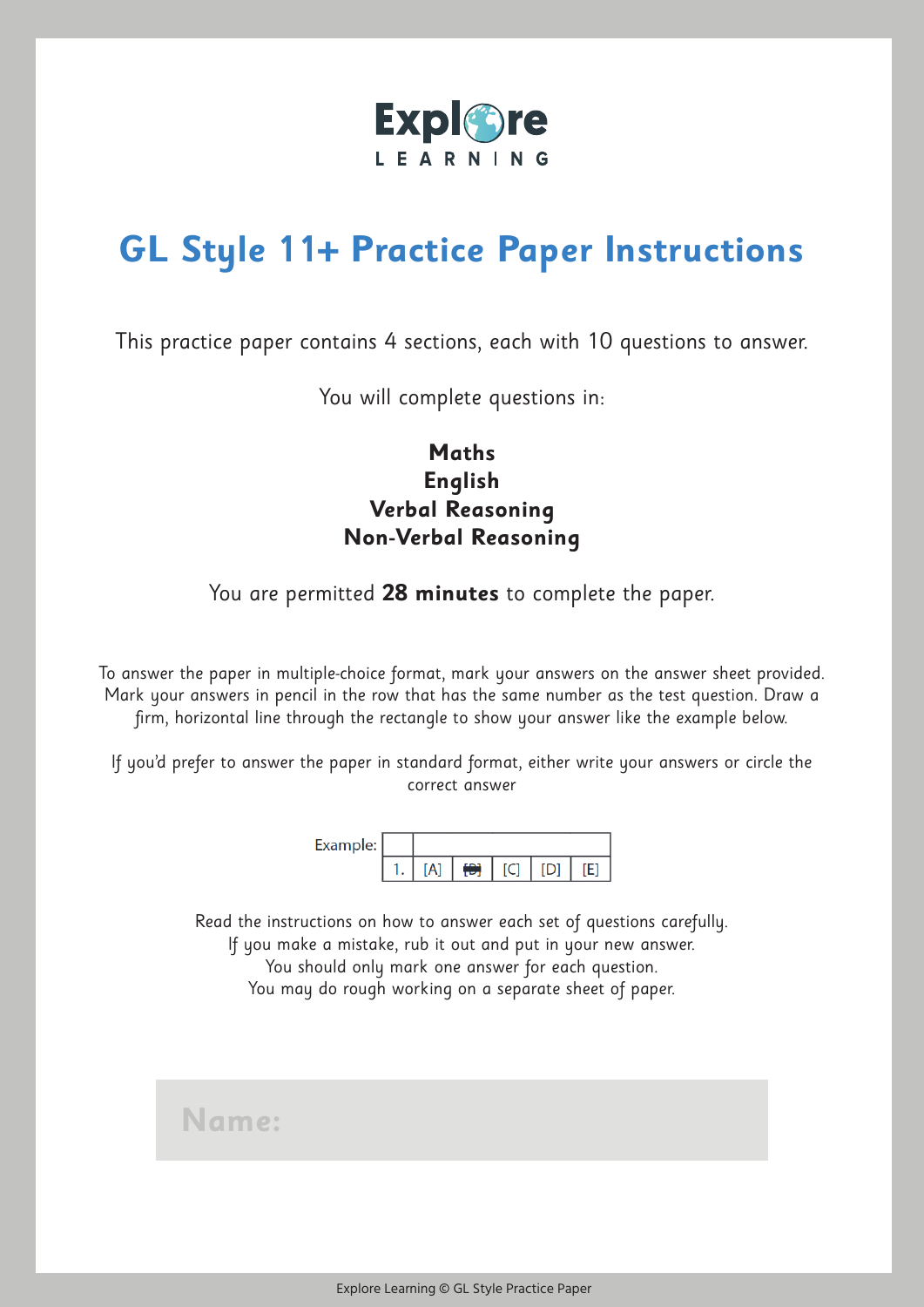## **Section A: Maths**

| Mark your answers on the answer sheet in the row that has the same |  |  |  |  |  |  |
|--------------------------------------------------------------------|--|--|--|--|--|--|
| number as the test question.                                       |  |  |  |  |  |  |

| $\overline{1}$ . | What is the next number in this sequence?<br>2, 3, 5, 9, 17, ?                                                                                                               |            |                       |              |            |  |  |  |  |
|------------------|------------------------------------------------------------------------------------------------------------------------------------------------------------------------------|------------|-----------------------|--------------|------------|--|--|--|--|
|                  | A                                                                                                                                                                            | B.         | C                     | D            | Е          |  |  |  |  |
|                  | 31                                                                                                                                                                           | 33         | 34                    | 32           | 35         |  |  |  |  |
| 2.               | Noah baked 20 cupcakes on Monday and 18 cupcakes on Tuesday. Each<br>container holds 8 cupcakes. How many containers does Noah need to<br>store all of his cupcakes?         |            |                       |              |            |  |  |  |  |
|                  | A                                                                                                                                                                            | B          | C                     | D            | E.         |  |  |  |  |
|                  | 4                                                                                                                                                                            | 7          | 3                     | 5            | 6          |  |  |  |  |
| 3.               | Find 24% of 400.                                                                                                                                                             |            |                       |              |            |  |  |  |  |
|                  | A                                                                                                                                                                            | B          | C                     | D            | E          |  |  |  |  |
|                  | 96                                                                                                                                                                           | 84         | 48                    | 120          | 102        |  |  |  |  |
| 4.               | The number of delayed flights at Heathrow airport was recorded over a<br>week. What is the mode number of delayed flights?<br>35<br>30<br>ber of delayed flights<br>25<br>20 |            |                       |              |            |  |  |  |  |
|                  |                                                                                                                                                                              | Num<br>M   | S<br>Days of the week | S            |            |  |  |  |  |
|                  | A                                                                                                                                                                            | B          | C                     | D            | E          |  |  |  |  |
|                  | 15                                                                                                                                                                           | 30         | 25                    | 10           | 20         |  |  |  |  |
| 5.               | One of the angles in a right-angled triangle is 18°, which of the<br>following is also an angle in the triangle?                                                             |            |                       |              |            |  |  |  |  |
|                  | A                                                                                                                                                                            | В          | C                     | D            | Е          |  |  |  |  |
|                  | $72^{\circ}$                                                                                                                                                                 | $68^\circ$ | $82^{\circ}$          | $62^{\circ}$ | $78^\circ$ |  |  |  |  |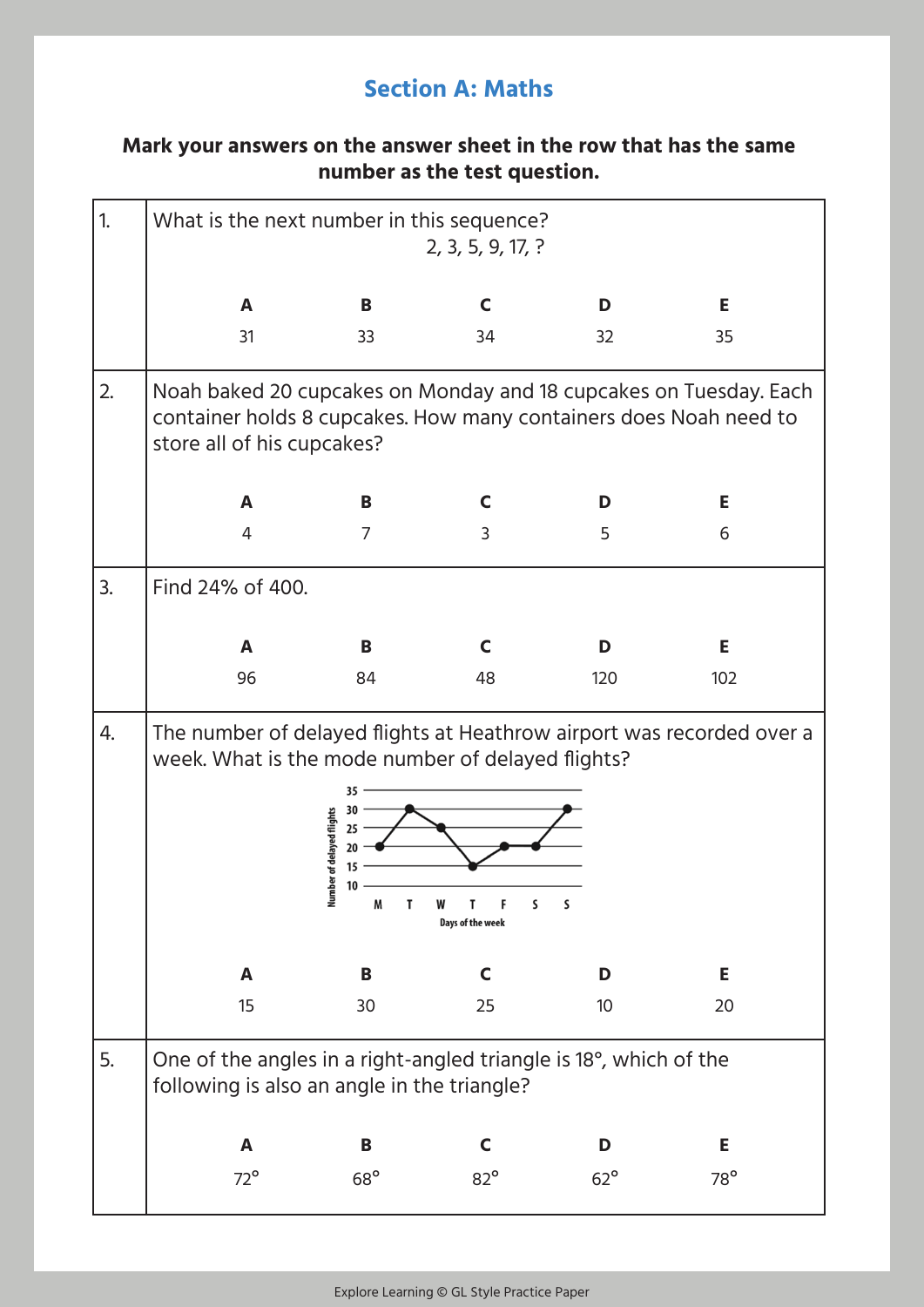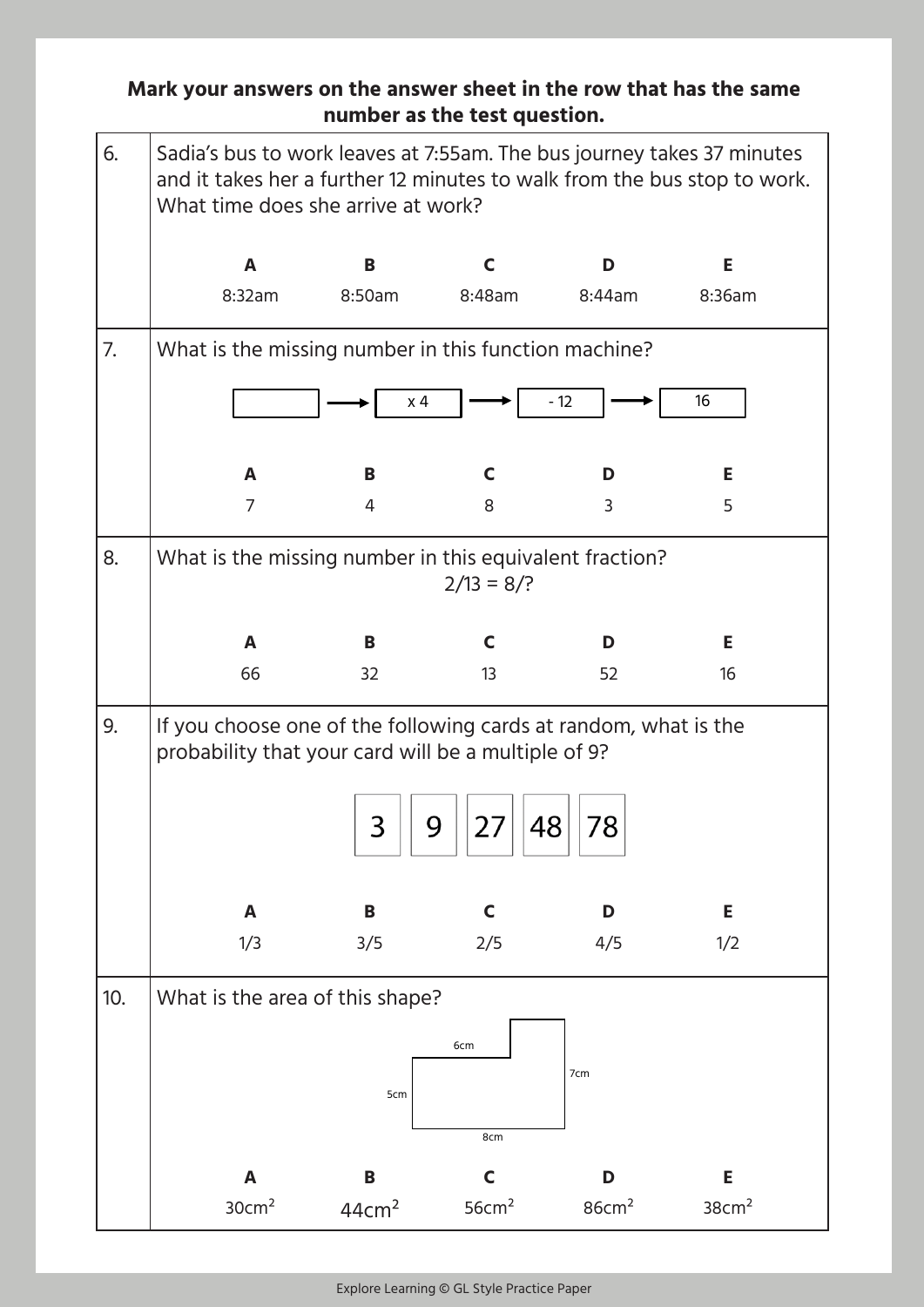## **Section B: English**

#### **Mark your answers on the answer sheet in the row that has the same number as the test question.**

| 11.           | Identify the part of the sentence that contains the proper noun.                                                                                 |  |  |  |  |  |
|---------------|--------------------------------------------------------------------------------------------------------------------------------------------------|--|--|--|--|--|
|               | The most beautiful place I've ever visited is Rome.<br>B<br>C<br>E<br>A<br>D                                                                     |  |  |  |  |  |
| 12.           | Identify the part of the sentence that contains the indefinite pronoun.                                                                          |  |  |  |  |  |
|               | I think everybody had a great time at my birthday party.<br>B<br>C<br>D<br>E<br>A                                                                |  |  |  |  |  |
| 13.           | Identify the part of the sentence that contains the punctuation error. If<br>there is no error, mark N.                                          |  |  |  |  |  |
|               | The coach told the team, "remember to keep communicating."<br>B<br>$\mathsf{C}$<br>D<br>A<br>N                                                   |  |  |  |  |  |
| 14.           | Identify the part of the sentence that contains the punctuation error. If<br>there is no error, mark N.                                          |  |  |  |  |  |
|               | I need to buy carpet, curtains, door handles and paint.<br>C<br>B<br>D<br>Ν<br>A                                                                 |  |  |  |  |  |
| $15 -$<br>17. | In the following passage, select the most appropriate word from the<br>options given.                                                            |  |  |  |  |  |
|               | Before breakfast on the morning following my adventure I went down the                                                                           |  |  |  |  |  |
|               | 15. A. elaborated<br>corridor and<br>the room in which Barrymore had been on the night<br><b>B.</b> recognised<br><b>C.</b> examined             |  |  |  |  |  |
|               | 16. ৮ इध्याख्यक्ता<br>before. The western window through which he had stared so<br>has, I<br><b>स्टब्स्थल्टल म्हेट्टर्</b><br><b>孓spartially</b> |  |  |  |  |  |
|               | noticed, one peculiarity above all other windows in the house-it commands the nearest                                                            |  |  |  |  |  |
|               | <b>17. A.</b> scent<br><b>B.</b> outlook on to the moor.<br><b>C.</b> dwelling                                                                   |  |  |  |  |  |
|               |                                                                                                                                                  |  |  |  |  |  |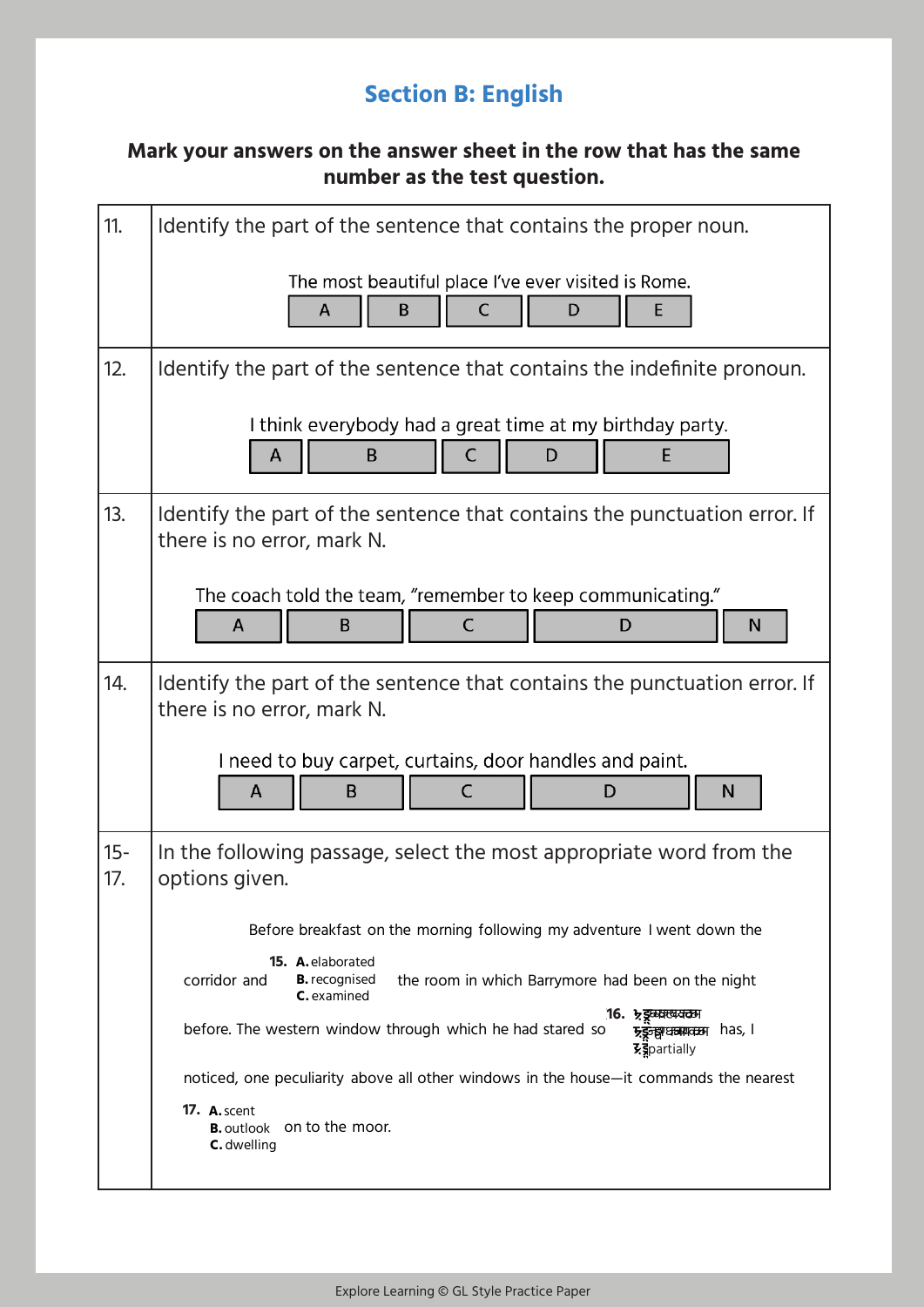#### **Mark your answers on the answer sheet in the row that has the same number as the test question.**

|     | Read the extract below and answer the following questions.                                                            |                          |                                  |                                 |                          |  |  |  |  |  |
|-----|-----------------------------------------------------------------------------------------------------------------------|--------------------------|----------------------------------|---------------------------------|--------------------------|--|--|--|--|--|
|     | We stumbled slowly along in the darkness, with the black loom of the craggy hills around us, and the                  |                          |                                  |                                 |                          |  |  |  |  |  |
|     | yellow speck of light burning steadily in front. There is nothing so deceptive as the distance of a light upon a      |                          |                                  |                                 |                          |  |  |  |  |  |
|     | pitch-dark night, and sometimes the glimmer seemed to be far away upon the horizon and sometimes it might             |                          |                                  |                                 |                          |  |  |  |  |  |
|     | have been within a few yards of us. But at last we could see whence it came, and then we knew that we were            |                          |                                  |                                 |                          |  |  |  |  |  |
|     | indeed very close. A guttering candle was stuck in a crevice of the rocks which flanked it on each side so as to      |                          |                                  |                                 |                          |  |  |  |  |  |
|     | keep the wind from it and also to prevent it from being visible, save in the direction of Baskerville Hall. A boulder |                          |                                  |                                 |                          |  |  |  |  |  |
|     | of granite concealed our approach, and crouching behind it we gazed over it at the signal light. It was strange to    |                          |                                  |                                 |                          |  |  |  |  |  |
|     | see this single candle burning there in the middle of the moor, with no sign of life near it—just the one straight    |                          |                                  |                                 |                          |  |  |  |  |  |
|     | yellow flame and the gleam of the rock on each side of it.                                                            |                          |                                  |                                 |                          |  |  |  |  |  |
|     |                                                                                                                       |                          |                                  |                                 |                          |  |  |  |  |  |
| 18. | Which word is a synonym for the word 'flanked'? (Line 5)                                                              |                          |                                  |                                 |                          |  |  |  |  |  |
|     |                                                                                                                       |                          |                                  |                                 |                          |  |  |  |  |  |
|     | A                                                                                                                     | в                        | C                                | D                               | Е                        |  |  |  |  |  |
|     | Adjacent                                                                                                              | Surrounded               | Signalled                        | Illuminated                     | Bombarded                |  |  |  |  |  |
|     |                                                                                                                       |                          |                                  |                                 |                          |  |  |  |  |  |
| 19. | Which word describes the surroundings in the passage?                                                                 |                          |                                  |                                 |                          |  |  |  |  |  |
|     |                                                                                                                       |                          |                                  |                                 |                          |  |  |  |  |  |
|     | A                                                                                                                     | в                        | C                                | D                               | Е                        |  |  |  |  |  |
|     | A cave                                                                                                                | A moor                   | Baskerville Hall                 | A garden                        | A street                 |  |  |  |  |  |
|     |                                                                                                                       |                          |                                  |                                 |                          |  |  |  |  |  |
|     |                                                                                                                       |                          |                                  |                                 |                          |  |  |  |  |  |
| 20. | Why is the person with the candle located in a crevice of the rocks?                                                  |                          |                                  |                                 |                          |  |  |  |  |  |
|     |                                                                                                                       |                          |                                  |                                 |                          |  |  |  |  |  |
|     | A                                                                                                                     | B                        | C                                | D                               | Е                        |  |  |  |  |  |
|     | So that they<br>can be seen                                                                                           | So that they<br>can meet | Because it is<br>near their home | So that they<br>are hidden from | Because it's<br>near the |  |  |  |  |  |
|     | clearly                                                                                                               | others there             |                                  | sight                           | boulder                  |  |  |  |  |  |
|     |                                                                                                                       |                          |                                  |                                 |                          |  |  |  |  |  |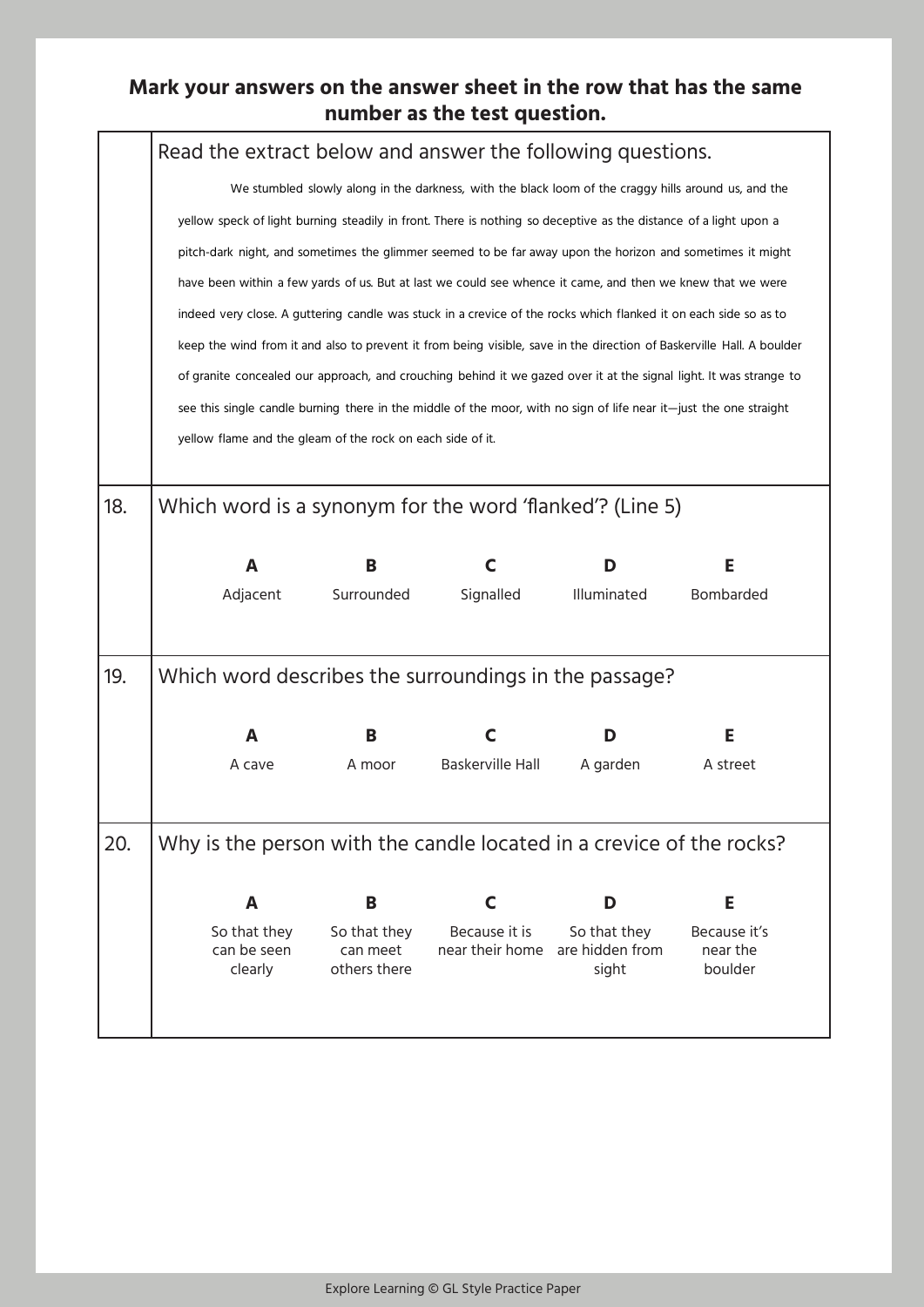#### **Section C: Verbal Reasoning**

#### **Mark your answers on the answer sheet in the row that has the same number as the test question.**

**In each question below there are two pairs of words. You must select a word from the options beneath that will go equally well with both pairs.**

| 21. | (SQUEEZE CRUSH) (JUICE CORDIAL)    |                   |                               |            |                    |
|-----|------------------------------------|-------------------|-------------------------------|------------|--------------------|
|     | A<br>force                         | B<br>press        | $\mathsf{C}$<br>squash        | D<br>mash  | E<br>crowd         |
| 22. | (STEADY FIRM)                      |                   | (STALL SHED)                  |            |                    |
|     | A<br>stable                        | B<br>gang         | $\mathsf{C}$<br>rigid         | D          | E<br>fast constant |
| 23. | (OVERSEE LEAD)                     |                   | (SEAT PEW)                    |            |                    |
|     | A<br>manage                        | B<br>stool        | $\mathsf{C}$<br>base          | D<br>chair | E<br>preside       |
| 24. | (TRAINER INSTRUCTOR) (BUS MINIBUS) |                   |                               |            |                    |
|     | A                                  | B<br>camper coach | $\mathsf{C}$<br>tutor teacher | D          | E<br>automobile    |
| 25. | (PORT QUAY) (HIDE CONCEAL)         |                   |                               |            |                    |
|     | A<br>marina                        | B<br>cherish      | C<br>protect                  | D<br>key   | E<br>harbour       |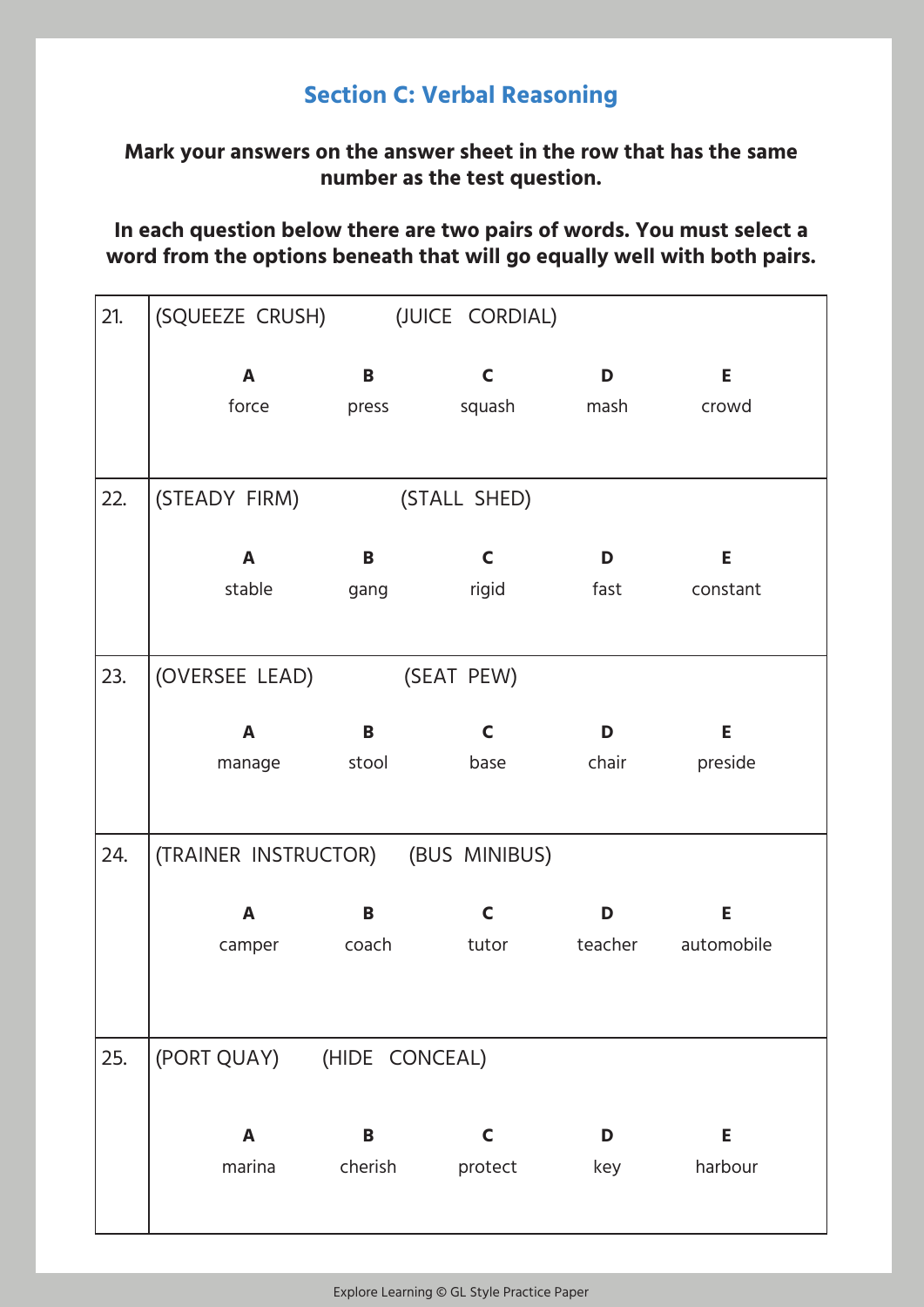**In each question below, one letter from the word on the left must be moved into the word on the right to make two new words. The letters must not be rearranged. Both new words must make sense.** 

| 26. | <b>WEFT</b>    |                           | $\hbox{OIL}$                      |              |              |              |  |
|-----|----------------|---------------------------|-----------------------------------|--------------|--------------|--------------|--|
|     |                | $\pmb{\mathsf{A}}$        | $\pmb{\mathsf{B}}$                | $\mathsf C$  | D            | E            |  |
|     |                | $\mathsf{e}$              | $\mathsf f$                       | $\circ$      | ${\sf W}$    | $\sf t$      |  |
|     |                |                           |                                   |              |              |              |  |
| 27. | <b>BLACK</b>   |                           | <b>FAIRY</b>                      |              |              |              |  |
|     |                | $\pmb{\mathsf{A}}$        | $\pmb{\mathsf{B}}$                | $\mathsf C$  | D            | E            |  |
|     |                | $\mathsf{a}$              | $\sf k$                           | $\sf b$      | $\mathsf{I}$ | $\mathsf C$  |  |
|     |                |                           |                                   |              |              |              |  |
| 28. | <b>TROUT</b>   |                           | AID                               |              |              |              |  |
|     |                | $\boldsymbol{\mathsf{A}}$ | $\pmb{\mathsf{B}}$                | $\mathsf{C}$ | D            | E            |  |
|     |                | $\mathsf{r}$              | $\sf t$                           | $\mathsf O$  | ${\sf d}$    | $\mathsf{u}$ |  |
|     |                |                           |                                   |              |              |              |  |
| 29. | <b>BLOOM</b>   |                           | <b>FILED</b>                      |              |              |              |  |
|     |                | $\boldsymbol{\mathsf{A}}$ | $\pmb{\mathsf{B}}$                | $\mathsf C$  | D            | E            |  |
|     |                | $\circ$                   | $\sf b$                           | ${\sf m}$    | $\mathsf f$  | I            |  |
|     |                |                           |                                   |              |              |              |  |
| 30. | <b>DESSERT</b> |                           | <b>ENDING</b>                     |              |              |              |  |
|     |                |                           |                                   |              |              |              |  |
|     |                | $\boldsymbol{\mathsf{A}}$ | $\pmb{\mathsf{B}}$                | $\mathsf{C}$ | D            | E            |  |
|     |                | $\sf t$                   | $\mathsf{e}% _{t}\left( t\right)$ | $\sf S$      | $\mathsf{r}$ | $\mathsf{d}$ |  |
|     |                |                           |                                   |              |              |              |  |

**Find the letter that can be moved to make two new words.**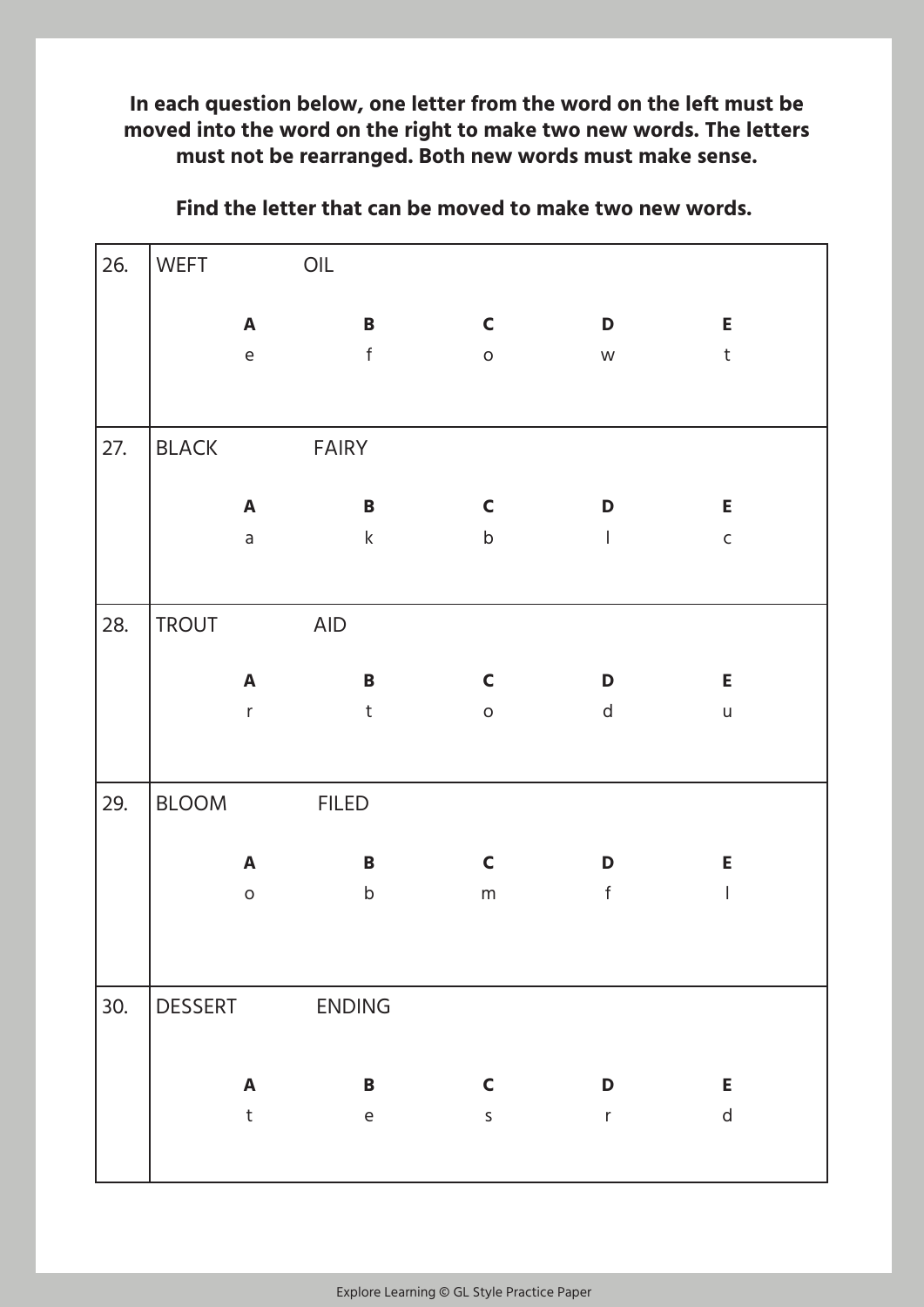#### **Section D: Non-Verbal Reasoning**

#### **Mark your answers on the answer sheet in the row that has the same number as the test question.**

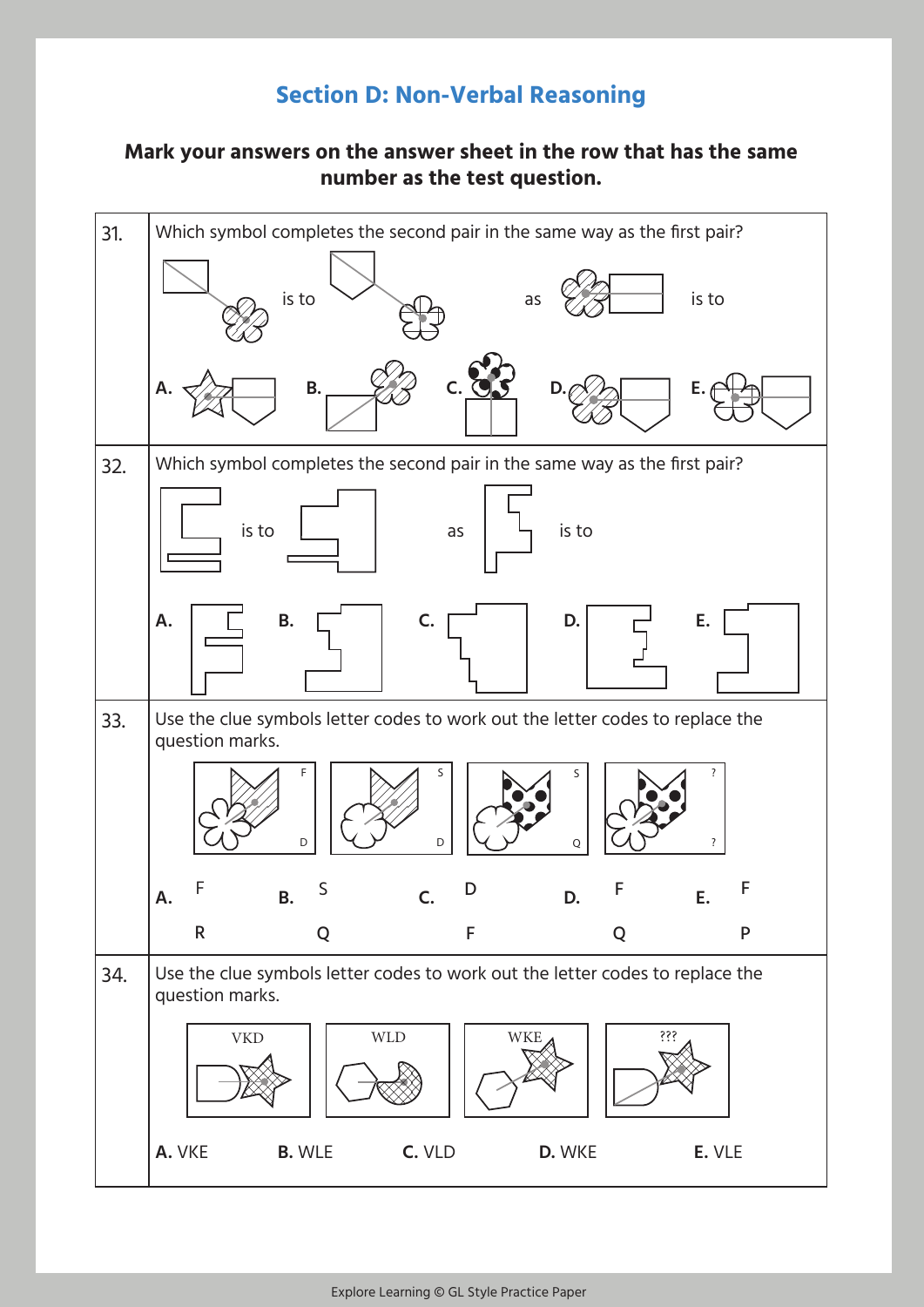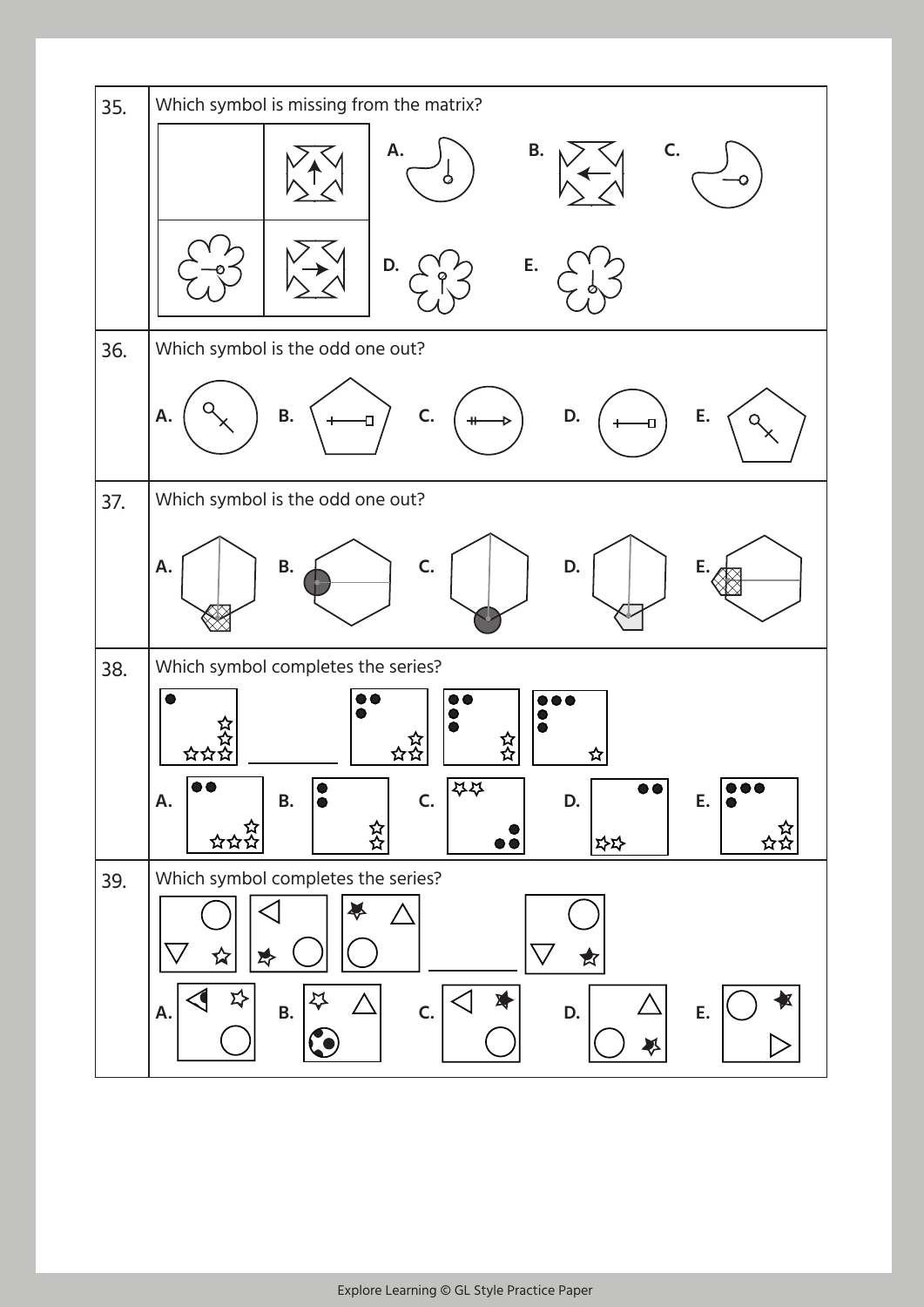